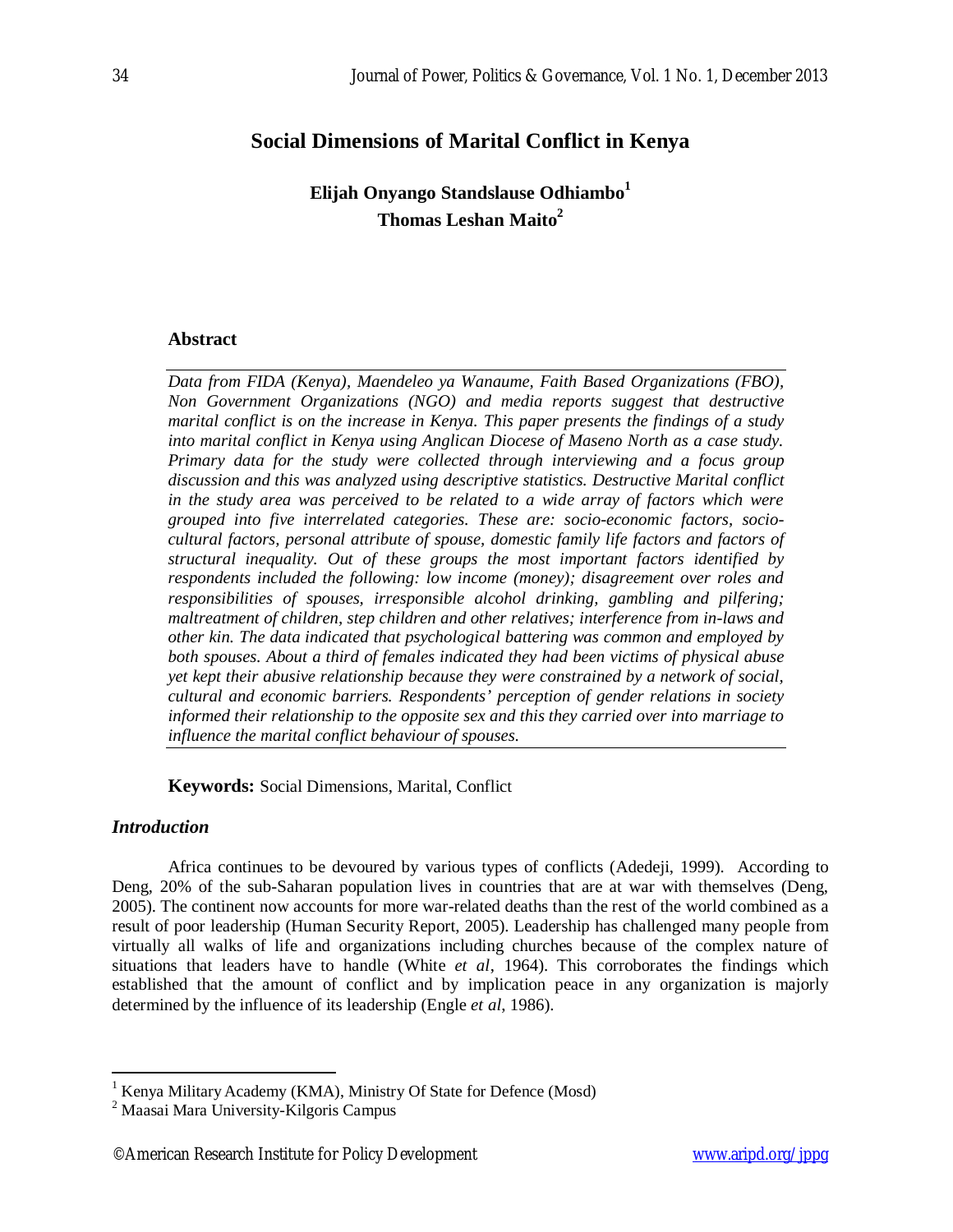There has been contention in the last three decades that families are in destructive conflict (UN, 1989). This has resulted in conflict management experts in family relationship meetings at the national and international levels (De graft Johnson, 1994). The nature of family conflict can be grouped into two fold (Parillo *et. al,* 1989). The first is the product of a shift from the trustee family in which absolute control resided in the patriarch, to the atomistic family in which emphasis is placed on the protection of the rights of family members; rights which are protected by the state apparatus and seen to take precedence over the maintenance of the family unit. The second source of alleged family conflict is the loss of family functions which have been taken over by other alternative institutions and therefore no longer offer psychological advantages for its members (FIDA Kenya, 2011).

A number of issues have been raised in connection with marital conflict. The first concerns the state of relations in marriage (Greenstein, 1995). In particular, marital relations have been discussed in terms of stability, satisfaction and adjustment. Ingredients for stability and satisfaction have been identified as love, sexual fidelity and spousal communication (Benokraitis, 1996); age at marriage, religious and cultural homogamy or heterogamy as well as premarital cohabitation (Wright et. al, 1994).

The latter also stress life cycle transitions, health changes, influence of children and other family members and alcohol use as impacting on marital relations. Marriage and family life are very important in the lives of all people. In Kenya, most individuals are expected to marry and procreate. Unions of all kinds between men and women are common for the purposes of founding families of procreation. These include; religious, cohabitation and customary. Whatever the nature of the union, spouses experience conflict from time to time (Ilumoka, 2010).

This article examines the nature and scope of marital conflict and the extent to which it has been influenced by societal perceptions of gender inequality in the Anglican Diocese of Maseno North.

#### *Marital Conflict*

Marital adjustment connotes the submerging of spousal interests for the common good of the marriage. Spouses can manage conflict so that they feel satisfied with one another and with their marriage (Scanzoni & Scanzoni, 1988). Marital adjustment assumes that marital couples complement one another and ignore gender inequalities (Strong et. al, 1983).

Empowered women through employment are seen as a source of marital conflict. This is seen either to upset the traditional expectations in marriage while decreasing a husband's marital satisfaction. Economic conflict in the form of financial difficulties, unemployment, and poverty tend to increase marital instability (Greenstein, 1995).

Domestic violence in Kenya tends to increase in the months when children are going or joining Schools, Middle Colleges and Universities this is due to the high costs of fees which leave the couples with less to spend. Another cause of marital conflict has been the role of significant others more especially in-laws and other extended members for example the case of the late Wambui Otieno and the Umira Kager clan on the burial place of the late S.M.Otieno (Ojwang and Mugambi, 1989).Depending on the level of interference that a husband allows, it is noted that mother in-laws have the potential to make or break marriages (Machera, 2000).

The impact of marital conflict are physical, psychological and social but more often effect come as a combination of the three. The physical abuse as those experienced by wives only and the effects are seen in the form of bruises, teeth bites, scars and swollen faces. Psychologically women worry over divorce and disappointment, they are bitter, helpless, frustrated as well devastated (Razavi, 2010). As a result of their experiences, such women feel alienated within their marriages.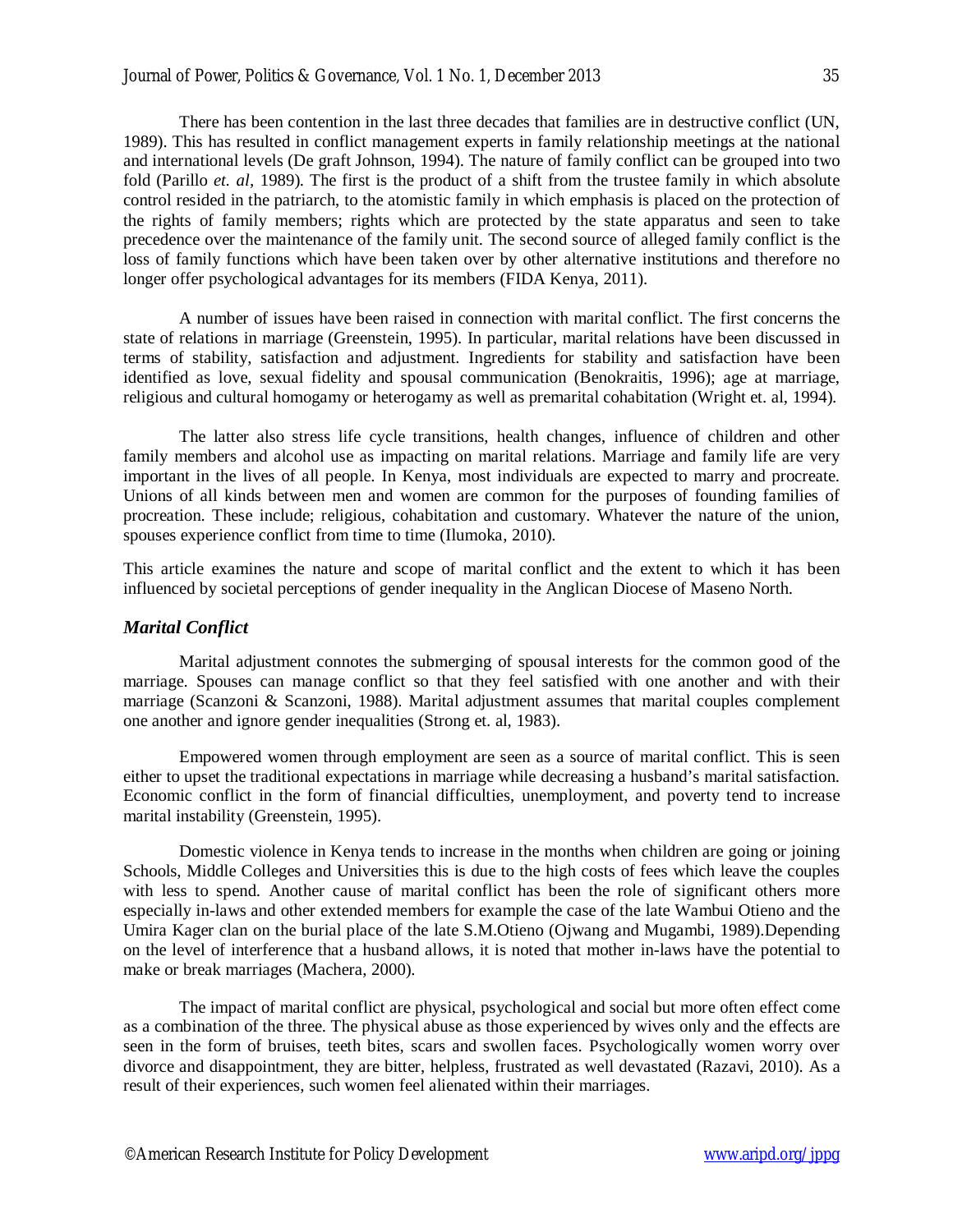While women socially feel embarrassed and would want to sever social ties with both family and friends, husbands determine to establish their superiority sometimes by marrying another woman (Atinmo, 2000).

## *Theoretical Framework*

Conflicts are not only a major challenge but also a source of stress to the parties, groups or communities locked in the disagreement or conflict (Ross, 2007). On this basis, a theory widely used by American communities in search for solutions to a wide range of stressful community conflicts, problems or challenges will be adopted for this study. This theory was developed in America in 1966 by Lazarus and hence named as the "Lazarus stress theory."

## *Lazarus Stress Theory*

Psychological stress defines an unfavorable person-environment relationship; its essence is process and change rather than structure. We alter our circumstances, or how they are interpreted, to make them appear more favorable an effort called coping (Lazarus 1966; Lazarus *et al*, 1974). Traditional approaches to coping had emphasized traits that is, stable properties of personality. But coping as *process is a* person's ongoing efforts in thought and action to manage specific demands appraised as taxing or overwhelming (Lazarus, 1966 &1981; Folkman & Lazarus, 1988**;** Lazarus & Launier, 1978). Although stable coping styles do exist and are important, coping is highly *contextual,*  since to be effective it must change over time and across different stressful conditions (Folkman & Lazarus, 1985). Coping affects subsequent stress reactions in that, if a person's relationship with the environment is changed by coping actions the conditions of psychological stress may also be changed for the better. A number of replicable findings about coping can be deduced from the work of Lazarus, which was adopted in our work.

Coping is complex, and people use most of the basic strategies in coping in every stressful encounter; Coping depends on appraisal of whether anything can be done to change the situation. If appraisal says something can be done, problem-focused coping predominates; if appraisal says nothing can be done, emotion-focused coping predominates; Coping strategies change from one stage of a complex stressful encounter to another; The utility of any coping pattern varies with the type of stressful encounter, the type of personality stressed. Therefore, the operation of the Lazarus Stress Theory is such that a community faced with a particular challenge for example a conflict tries out or tests different alternative ways to solve or address it. From the many tried or tested alternatives, the community finally adapts and adopts the best alternative as the solution to the conflict, challenge or problem. This can be summarized diagrammatically as indicated below



**Figure 1: Lazarus stress management theory (1966).**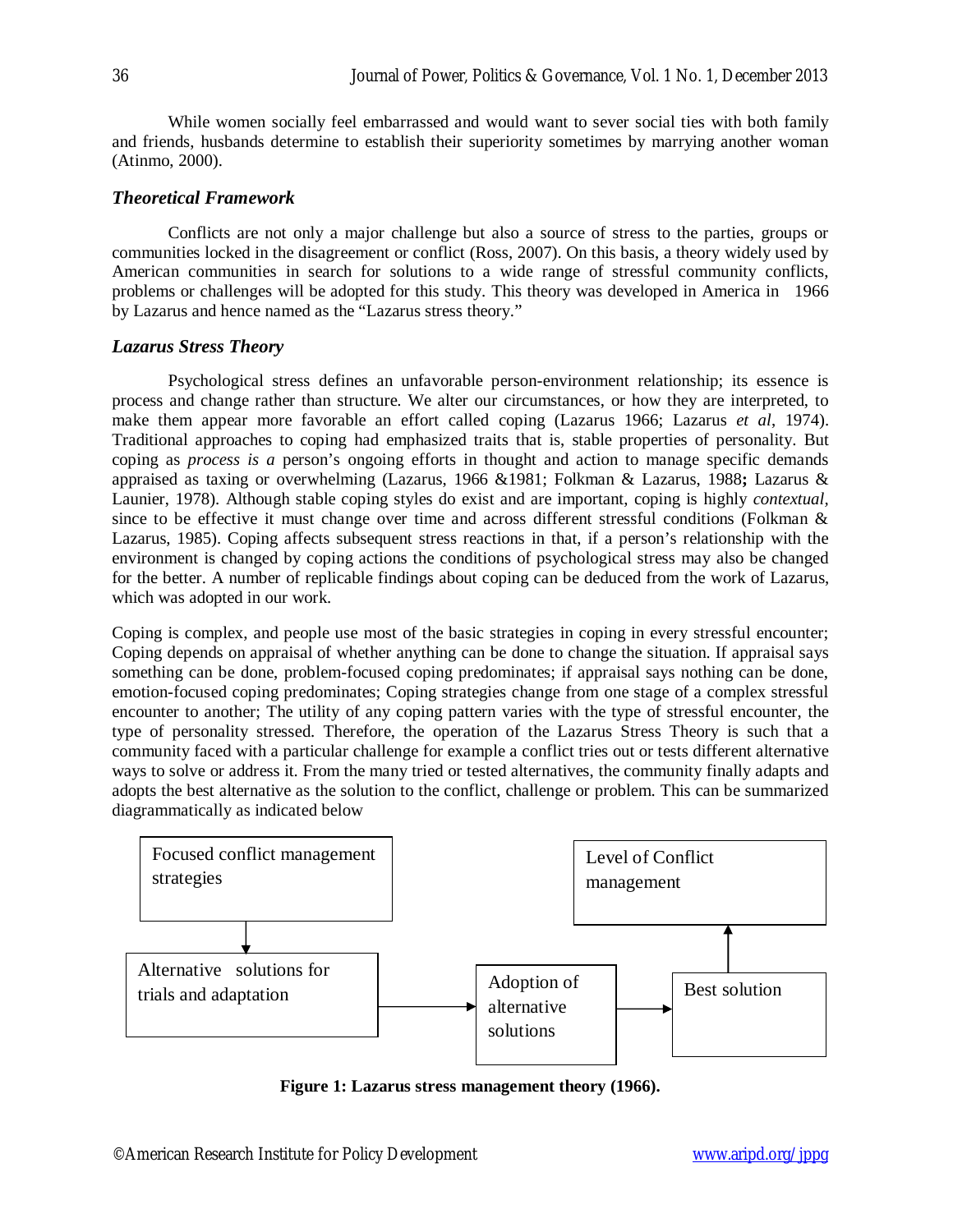Based on Lazarus stress theory, conflict between the leadership and the congregation in the Anglican Diocese of Maseno North is the challenge whose cause was to be established. Since scholars are in agreement that there is no one particular leadership style that can be used in managing all types of conflict, Lazarus Theory (1966) was deemed appropriate because the conflicts had different causes in parishes and therefore, several different styles had to be tried to come out with the one yielding acceptable results. Therefore, this research sought to examine the nature of marital conflicts experienced among the Christians within Maseno North Diocese.

Social exchange, symbolic interaction and feminist are three theories that deal with marital relations and have an ultimate goal of examining the satisfaction of spouses as well as the stability of the marriage. Social exchange views the marital union as rewarding since its benefits outweigh any perceived costs. The most solid marriage is perceived to be one in which both spouses experience what has been termed maximum joint profit (Scanzoni and Scanzoni, 1988).

Symbolic Interaction explains marital interaction from the viewpoint of the actors involved. Spouses perceive events in marriage from two different and often contradictory realities, each spouse perceiving facts and situations according to his or her own needs, values, attitudes and beliefs (Glenn, 1987).

Feminist rethinking has concentrated on factors that generate conflicts and struggle within families (Scanzoni & Scanzoni, 1988).With differences in power and conflicting interests either between spouses or between spouses and children, gender and generational conflict arise (Glenn, 1987). Such power differences have been embedded in an ideology and system of patriarchy (Ferree, 1983) which determines through various institutions, women's role and subordinate position in society relative to men. Patriarchy is seen as a system of male domination or social stratification in which rewards and opportunities are handed out according to systematic structures and expectations which are designed to benefit men who hold power and who maintain the status quo. It is therefore a form of social exploitation. Patriarchy is also a form of social ideology of values and norms often embedded in law, religious beliefs, political and economic practices which support the perpetuation of gender discrimination against women.

#### *Research Design*

This study utilized a case study research design. This design was appropriate for the study because it consisted of a detailed and intensive analysis of a single case, ACK Maseno North Diocese. This design was appropriate for the study because the nature of data required was supposed to be collected in only one round. A case study research design is appropriate for studies where the nature of data required does not need time series over several rounds of data collection (Kothari, 2007; Casely and Kumar, 1988). A case study research design is applicable where and when a researcher uses different categories of personnel at ago (Kasomo, 2007). This is applicable in this study because it covered married men and women at different levels or hierarchical positions within the Anglican Diocese of Maseno North.

#### *Location of the Study Area*

The study was undertaken in Anglican Diocese of Maseno North which is one of the largest Anglican dioceses in Western Kenya. Administratively, it cuts across Six Counties namely; Kisumu, Siaya, Vihiga, Kakamega, Bungoma and Uasin Gishu (Constitution of Kenya, 2010). The inhabitants are agro-pastoralists and the crops they grow include; kale, maize, cassava, tea, coffee, and sugarcane (Kenya Census 2009, http://www.cbs.go.ke) and the livestock are cattle, goats and sheep (Sinaiko, 1995).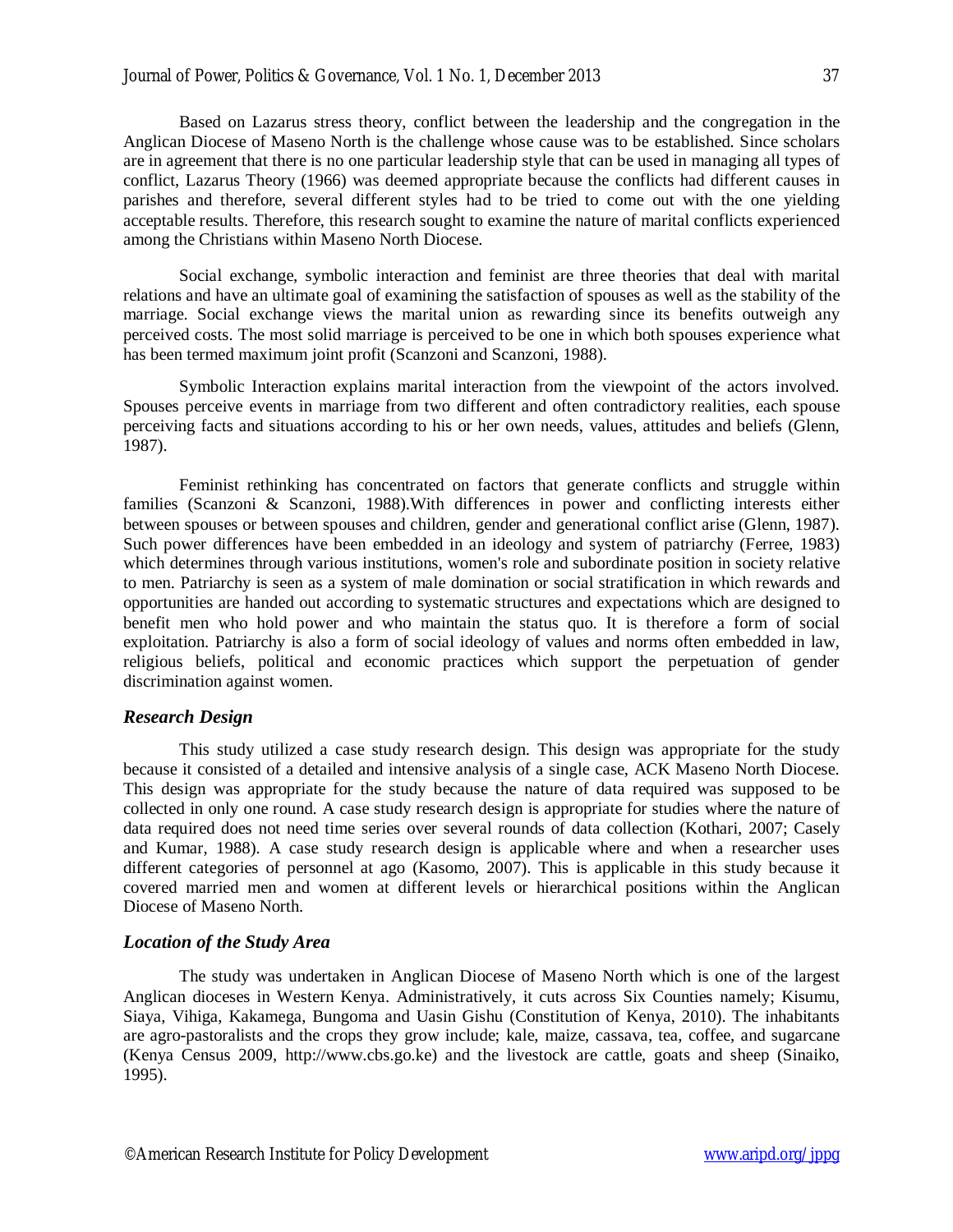## *Sampling*

A multi-stage sampling technique was employed to obtain the sample of respondents. The study area was clustered into thirteen zones out of which eight were randomly selected. Fifteen respondents were purposefully selected from each of the eight zones to give a total sample size of 120. Respondents were purposefully picked from occupational groups common to the study area. These are farmers, housewife, professionals, self employed, clerical and administrative groups. Out of the 120 targeted, 107 or 90% were interviewed. The findings are in Table 1.

| Occupation     | Female | Male | <b>TOTAL</b> |
|----------------|--------|------|--------------|
| Farmers        | 13     | 05   | 18           |
| Housewife      | 09     | 00   | 09           |
| Professional   | 13     | 15   | 28           |
| Self employed  | 22     | 07   | 29           |
| Clerical       | 03     | 07   | 10           |
| Administrative | 05     | 08   | 13           |
| <b>TOTAL</b>   | 65     | 42   | 107          |

## *Data Collection Instruments*

## **Primary Data**

The research used both quantitative and qualitative research methods and because of the nature of the research topic, structured questionnaires and *in-depth interview guide* developed by the researcher was used to collect primary data.

## **Focus Group Discussion**

One focus group discussion was held. It consisted of ten (15) persons (9 females and 6 men) who were identified either as victims or aggressors. They were contacted through respondents to the questionnaire. The group shared personal experiences, and was probed for the underlying cause of conflict and battery in marriage.

#### **Questionnaires**

Questionnaires as tools of research are widely used to get information about current conditions and practices to make inquiries concerning attitudes, behaviors and opinion **(**Lovell & Schmidt, 1988)**.** Married men and women were administered with questionnaires with closed ended questions to obtain both personal and specific information (Philip, 2003). The structured questionnaires are suitable because, they are easier to administer because each question item is followed by alternative response for choice. They are also economical in terms of time and money and are in a form that is easily analyzable (Mugenda and Mugenda, 2002).

The questionnaire consisted of four sections. Section one solicited information on the background of the respondents. This involved their age, sex, marital status, ethnic background, religion, highest level of formal education attained and occupation. Section two elicited information on marital conflict sources as well as the incidence and prevalence of battery. It also covered aspects of respondent's culture that were either assumed to promote marital success or encourage discord and battery.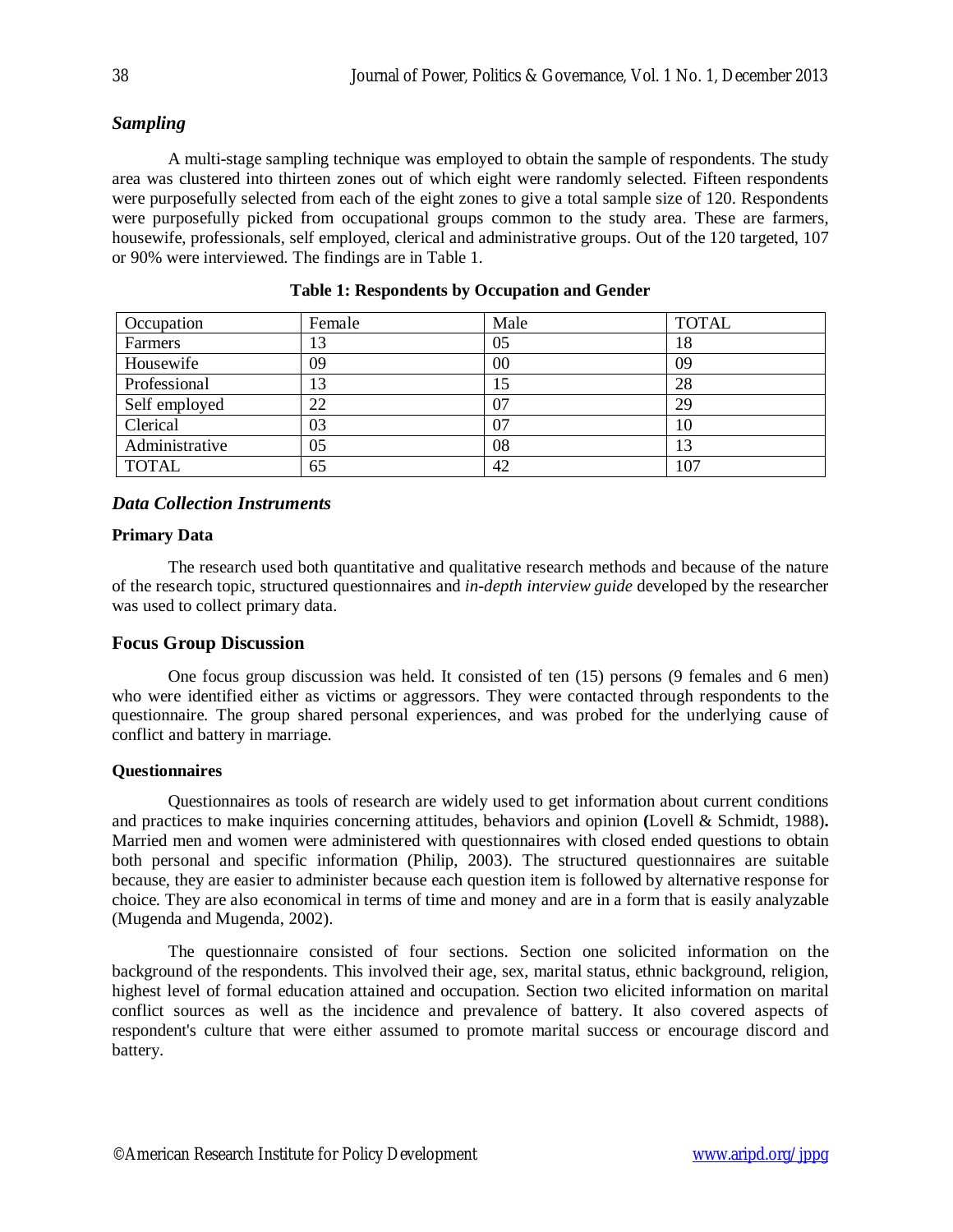In Section three, respondents were asked for their perceptions of gender relations in society and factors that engender those perceptions. Section four sought information on the role of spouses and society in minimizing marital conflict.

#### **In-Depth Interview Guide**

Interview method is often superior compared to other research tools, certain confidential information can be divulged that would otherwise have escaped the researcher and a follow up can be traced on un-clear issues (Koul, 1993). The in-depth interview guide was meant to collect data from married men and women about causes of marital conflict. The five groups were sampled and each allotted with one in-depth interview guide. In-depth interview guides, are designed to discover underlying motives, feelings and desires of the subjects. The guide is useful because it explores the needs, desire and feelings of the respondents (Kothari, 2004). In addition, it is used to supplement the questionnaires used in the study (Fraenkel & Wallen, 2010). Ten people were purposefully selected for the in-depth interviews. These were two male and four female Anglican priests, two professional marriage counselor and two elders. These respondents were tasked to explain some of the responses collected from the field.

#### **Secondary Data**

The research was formed through the analysis of secondary data such as books, journals, news papers, Conference proceedings, Government/corporate reports, theses, dissertations, Internet and magazines were critically analyzed. Secondary analysis is analysis of data by researchers who will probably not have been involved in the collection of data (Bryman, 2004).

It is concerned with analyzing already collected data within another study (Sarantakos, 2005). Secondary analysis allows for the examination of existing data yet can produce new and more detailed information, including the emergence of conclusions that differ to those in the original report (*Ibid,* 297). The advantages of secondary analysis is that it is of high quality data, an additional strength of secondary analysis is quick and easy to access materials such as documentary research is largely free of the restrictions (Bryman, 2001). Difficulties faced in primary data research, the researchers do not encounter rejection, non-response, bias, or any other respondent-based problems (Sarantakos, 2005). The data collected was in relation to objective of the research.

#### *Demographic Characteristics of Respondents*

The respondents comprised 65 females and 42 males with a mean age of 41 years and the modal age falling within the 40-49 age group. Ninety five respondents (88.8%) were married, 7 (6.5%) were single and 5 (4.7%) separated. Respondents from the study area were mainly Luyha ethnic tribe represented 79% of the sample. The sample was predominantly Christian (97%). In terms of education, 38% had form four certificate; 45% had obtained the middle college certificate and 17% attained university education.

#### *Results*

Data were analyzed based on gender and respondents' perspectives of sources of conflict in marriage, attitude towards spouse battering, constraints to leaving abusive relationships and perceptions of gender relations. Respondents were asked whether they approved the use of physical violence by either spouse in an effort to resolve conflict in marriages. Their responses showed no significant differences which implied that the spouses respondents disapproved the use of force. Again they were asked to check from a list of conflict sources.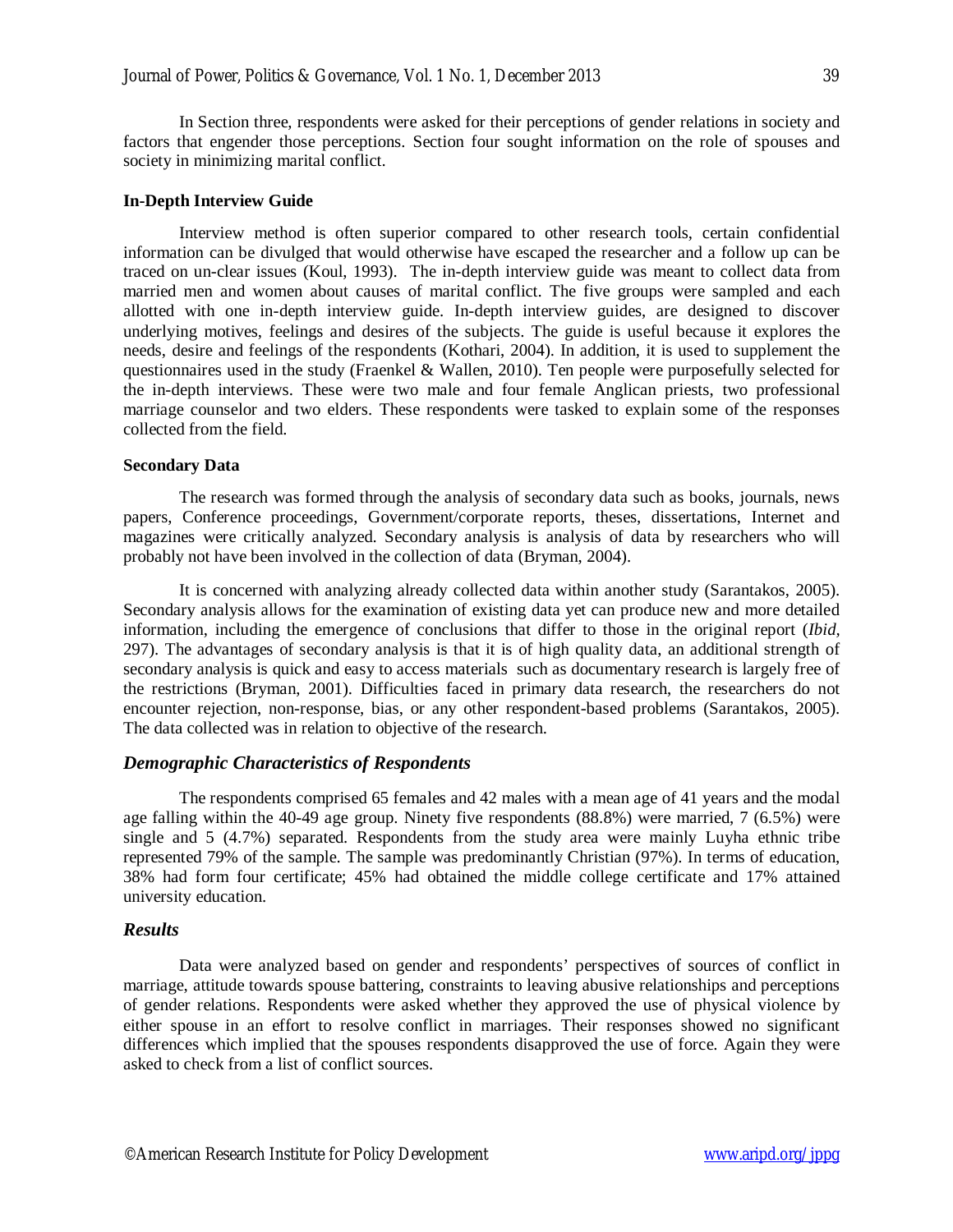The responses showed there existed significant differences in the sources of marital conflict reported by male and female respondents. This means that male and female respondents prioritized conflict sources differently such that what is regarded as a conflict source for one is not regarded as such for the other.

Respondents were also asked whether they knew some abused wives who still kept their marriages and reasons for their continued stay in the abusive relationships. They enumerated a number of constraints such abused women face which made it impossible for them to leave. A test of significance revealed that there was no significant difference existing in the responses given implying that the spouses perceived the same set of constraints to prevent women in abusive marriages from leaving. Finally, there was no significant difference in how spouses' respondents perceived gender relations in the society.

## *Causes of Marital Conflict*

A total of 89% of respondents were aware of marriages which had conflicts. About 81% of these respondents claimed they knew spouses who still stayed within abusive marriages. Five main categories of marital conflict sources were identified. These were conflict based on personal attributes of spouses, domestic family life, socio-cultural practices, socio-economic and structural factors. The last category of factors was believed by respondents to influence how people relate to the opposite sex and this attitude is carried over into marriage. Tables 2,3,4,5, and 6 present the respondents reported causes of marital conflict. Male respondents mostly cited personal attributes of spouses as the main source of conflict in marriage, and female respondents cited issues in domestic family life and socio-cultural factors. The causes of conflict in marriage according to the respondents in descending order are presented in Table 2

| Individual Characteristics      | Female | of<br>%<br>female | Male       | of<br>$\%$<br>male | Total |
|---------------------------------|--------|-------------------|------------|--------------------|-------|
|                                 |        | respondent        | respondent |                    |       |
|                                 |        | $n = 65$          |            | $n = 42$           |       |
| Adultery                        | 21     | 32                | 27         | 64                 | 48    |
| Annoying Characteristics of     | 45     | 69                | 31         | 74                 | 76    |
| Spouses- lack of personal       |        |                   |            |                    |       |
| hygiene, stealing, gambling     |        |                   |            |                    |       |
| drunkenness                     |        |                   |            |                    |       |
| Wrong acquaintances             | 19     | 29                | 14         | 33                 | 33    |
| Living<br>of<br>beyond<br>means | 09     | 14                | 15         | 36                 | 24    |
| spouse                          |        |                   |            |                    |       |

**Table 2: Spouses Characteristic as Conflict Source by Gender**

Annoying Characteristics of Spouses scored 76(89%) by all respondents and was the highest source of conflict in the family. Seventy four 31(74%) of male and 45(69%) of female respondents confirmed this. In this category, respondents cited behaviour such as lack of personal hygiene, stealing, gambling and drunkenness. Respondents' concurred that women by their socialization were not to engage in most of the habits numerated above. Respondents observed that some of these behaviours dissipated scarce family resources.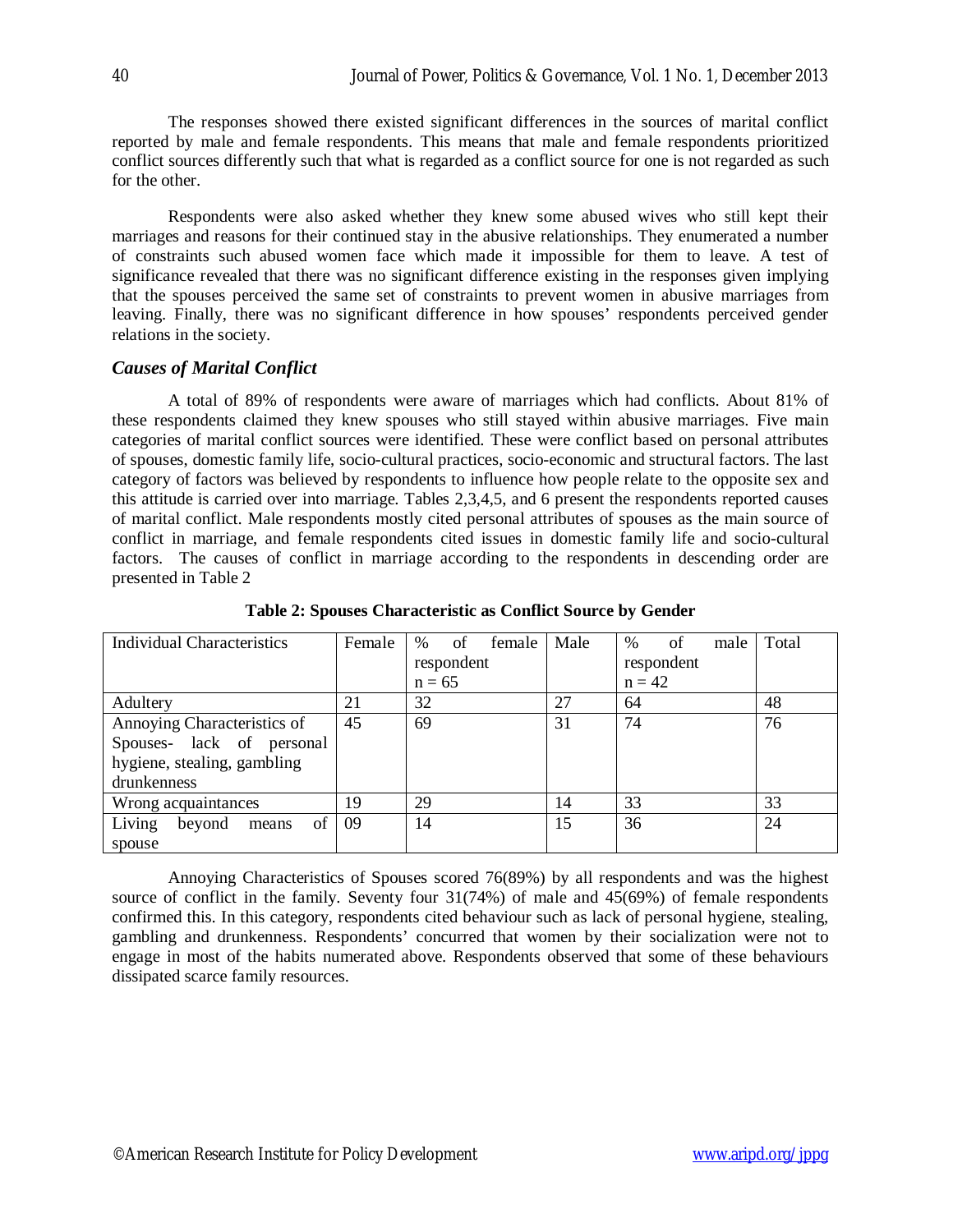| Socio-cultural Conflict Source  | Female  | % of female | Male | % of male  | Total |
|---------------------------------|---------|-------------|------|------------|-------|
|                                 |         | respondent  |      | respondent |       |
|                                 |         | $n = 65$    |      | $n = 42$   |       |
| Conflict by in-laws and other   | 53      | 82          | 21   | 50         | 74    |
| relatives                       |         |             |      |            |       |
| Co-wife rivalry                 | 27      | 42          | 09   | 21         | 36    |
| Cultural heterogamy of spouses  | 26      | 40          | 07   | 17         | 33    |
| High education of female spouse | 07      | 11          | 03   | 07         | 10    |
| Religious fundamentalism        | $00 \,$ | 14          | 04   | 10         | 13    |

**Table 3: Socio-cultural Source of Conflict by Gender**

Conflict caused by in-laws, other relatives and the extended family was blamed by 74 (69%) respondents for causing discord between spouses. 53 (82 %) female respondents than 21 (50 %) male respondents affirmed this. According to respondents, in-laws from the man's side tend to interfere with decision making and dictate how households should be run, the number of children spouses should have and what property should or should not be acquired. When a man of means does not share his wealth with family members, they may interfere in his marriage and blame their daughter-in-law for their son or brother irresponsibility. This is so because within the Luyha community, better off members are expected to share the benefits of their education by taking care of economically disadvantaged relatives; it is argued that the successes of any family member have been made possible through the investment of other family members.

| Indicators of unstable            | Female | of female<br>$\%$ | Male | of<br>$\%$<br>male | Total |
|-----------------------------------|--------|-------------------|------|--------------------|-------|
| family                            |        | respondent        |      | respondent         |       |
|                                   |        | $n = 65$          |      | $n = 42$           |       |
| Spouses roles in marriage         | 23     | 35                | 14   | 33                 | 35    |
| Inadequate house budget           | 40     | 62                | 24   | 57                 | 64    |
| and<br>Treatment<br>of<br>nuclear | 49     | 75                | 20   | 48                 | 69    |
| extended family                   |        |                   |      |                    |       |
| members                           |        |                   |      |                    |       |
| Sex and reproduction              | 26     | 40                | 19   | 45                 | 45    |
| Decision making on                | 17     | 26                | 12   | 29                 | 29    |
| marital issues                    |        |                   |      |                    |       |

**Table 4: Domestic Family Life as Conflict Source by each Gender**

Uncivilized treatment of nuclear and extended family members was cited by 69(64%) of respondents. More females 49(75%) than male respondents 20(48%) identified this as a problem within marriage. Respondents observed that spouses may object to their children being disciplined by their partners. In the case of step children, the source of conflict was identified to center on the kind of disciplinary action a step parent takes against them. It was evident that stepchildren embark on petty rivalries with their stepparents on behalf of their own biological parents. Wives complained bitterly about husbands' comparative goodwill shown towards their relations and children.

Inadequate house budget was cited by 64 respondents as a source of domestic conflict. Sixty two per cent 40(62%) of female versus 24(57%) of male respondents identified this as a source of conflict. Wives desire to live beyond their means and attributed their demand on the high cost of living while husbands blamed their inability to give more on the low income and commitments such as remittances to extended family members.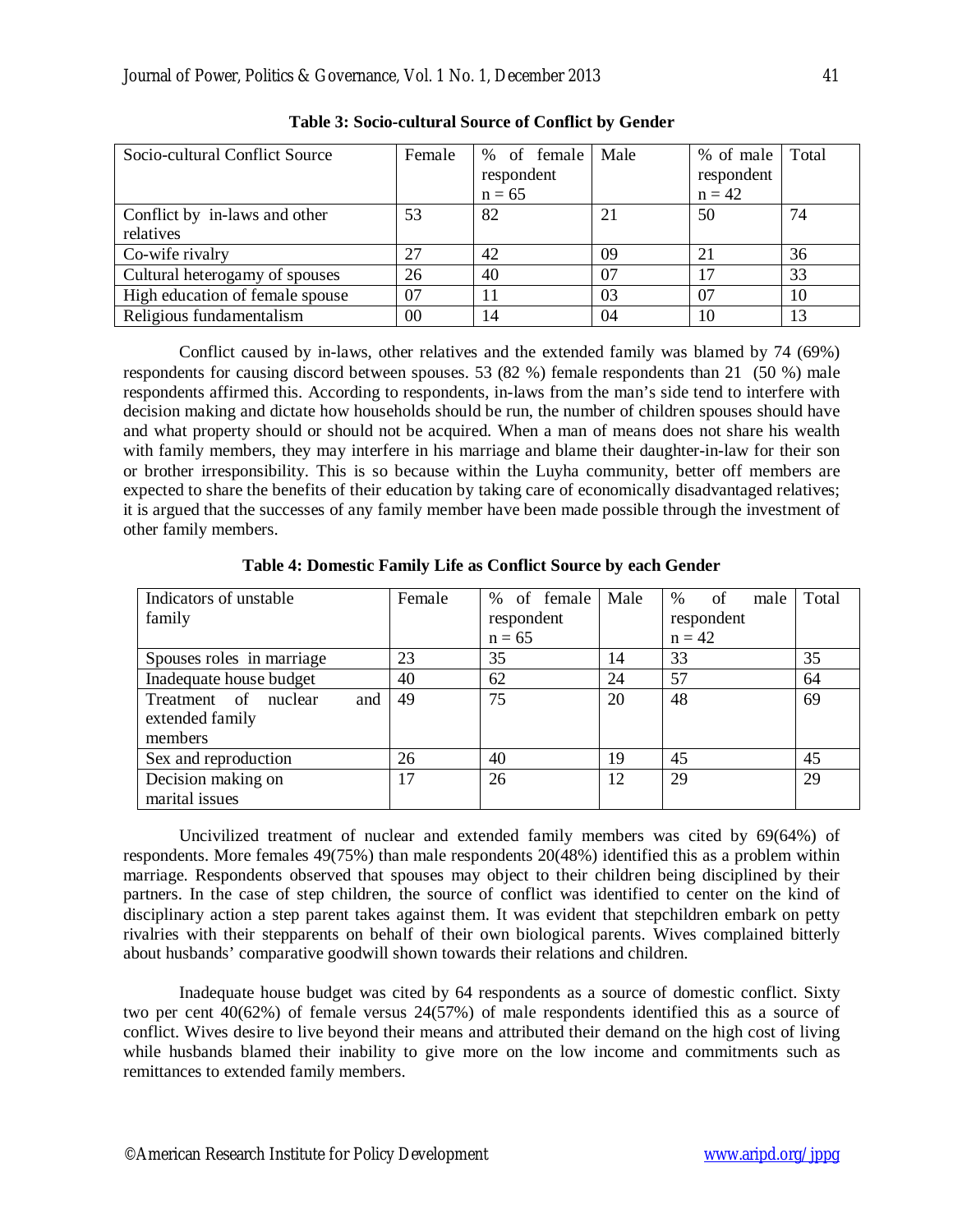Conflict over discharging Spouses roles in marriage cited by 35(33%) of respondents. This comprised 23(35%) of female and 14(33%) of male subjects. Comparatively, there was not much difference in the proportions of males and females who identified this variable as a source of conflict in marriage. Traditional norm of men as providers and women as home care takers are deeply rooted in the social consciousness. Hence respondents observed that traditionally husbands are expected to provide adequate house budget for basic needs. Respondents observed that while there is expectation by husbands for support from income earning wives, on the other hand, wives also expect husbands to be involved in household activities. These expectations are seen by respondents to challenge traditional beliefs about responsibility for family and housework and certainly contribute to marital conflict.

Adultery on the part of either spouse was identified by 48(45%) respondents to cause marital conflict. According to respondents, adultery results into mistrust which leads to most marriages being incompatible. Respondents were in agreement that adultery was one of the ways in which family limited resources are wasted. Husbands got by their wives in extramarital affairs, verbally and physically assaulted their wives. But when it was the wives were found to have extramarital sexual relations, they would be physically assaulted and at times be chased from the matrimonial home. Comparatively, more male respondents 27(64%) than female respondents 21(32%) viewed adultery as a source of conflict within marriage. It is plausible that most female have accepted the cultural dictates of polygyny and thus do not out rightly condemn it.

## *Forms of Marital Violence*

37% female respondents reported themselves as victims of marital violence. No male respondent owned up as a victim although respondents generally agreed that male victims also existed (FIDA Kenya, 2011). There was consensus that acts such as slapping, kicking and hitting of a spouse constituted violence. There was however doubts as to whether forced marital sex which some claimed to be husband's right in marriage, constituted sexual violence. 93% of respondents indicated that they had revenged against acts of their partners to 'discipline' them, but failed to see these disciplinary acts as forms of psychological punishment in marriage. These include such acts as locking them out, communication breakdown, secretly monitoring the movement of the other spouse, withdrawing essential services like cooking, laundry and sexual relations.

Acts of violence in conflict situations revealed that they are sometimes triggered by wives in order to claim compensation during customary arbitration and they were also triggered to demonstrate to society a wife is loved by her husband. Whatever the source of conflict, 87 per cent of respondents disapproved the use of destructive conflict and abuse in marriage. Of the 9 per cent who approve of the use of violence in relationships, high sentiments were displayed on the issue with respondents citing factors such as laziness, late serving of meals and dissatisfaction with sex as some of the grounds for beating ones wife.

| Socioeconomic conflict source       | Female | $\%$       | of | female | Male       |                | % of male | Total |
|-------------------------------------|--------|------------|----|--------|------------|----------------|-----------|-------|
|                                     |        | respondent |    |        | respondent |                |           |       |
|                                     |        | $n = 65$   |    |        |            | $n = 42$       |           |       |
| Unemployment of male spouse         |        | 26         |    |        | 09         | 2 <sup>1</sup> |           |       |
| Unemployment of female spouse       | 07     |            |    |        | 03         | 07             |           |       |
| High income status of female spouse | 06     | 09         |    |        | 02         | 0 <sup>5</sup> |           | 08    |

**Table 5: Socioeconomic Factors as a Conflict Source by Gender**

Socio-economic implication of marital violence is the fact that socio -cultural definitions tend to distort the levels of marital violence in this study. It is very probable that a number of respondents did not concede to being victims or aggressors since for such people certain acts of violence are to be expected in marriage and therefore normal.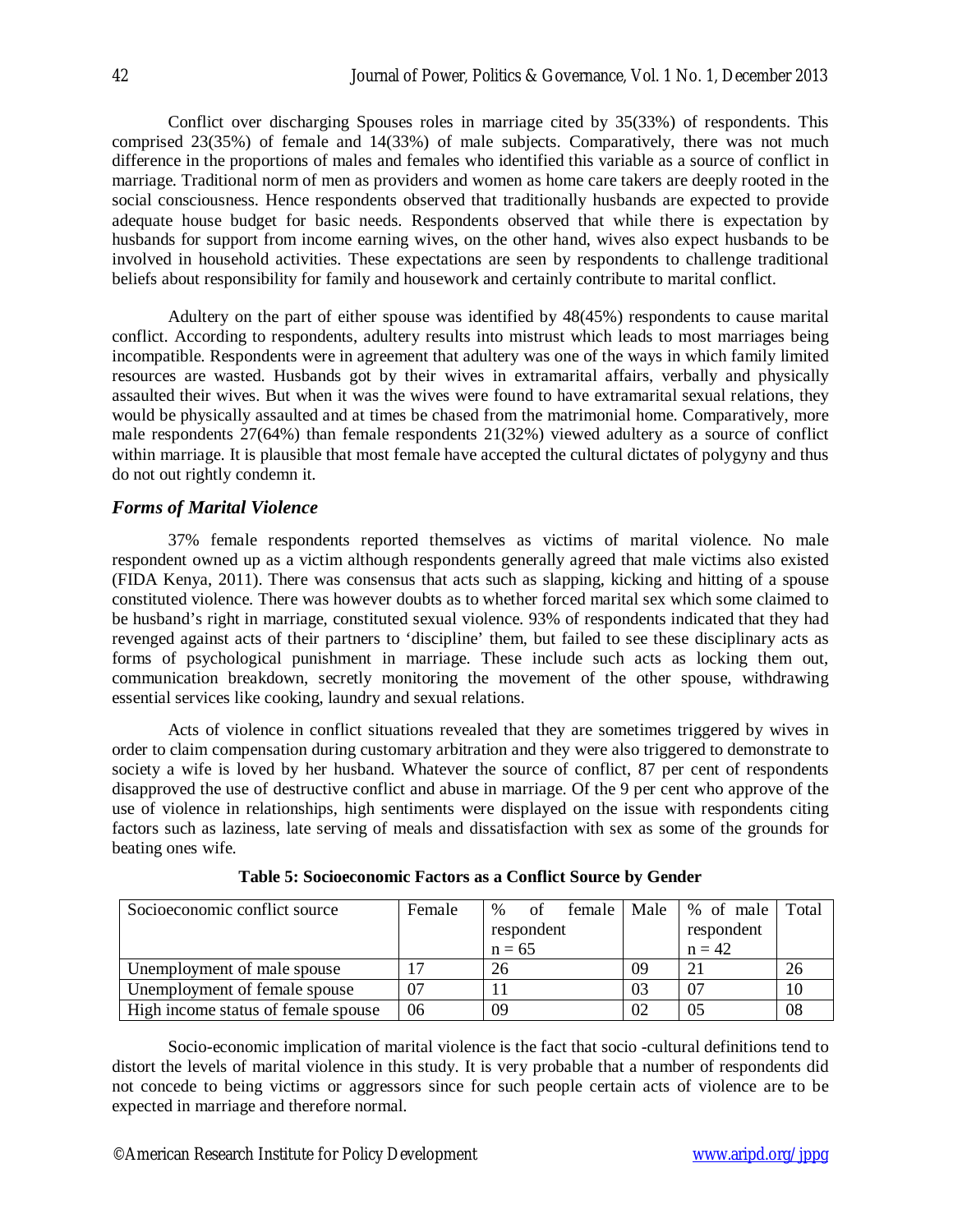One of the findings is that victims of abuse within marriages appeared trapped and therefore could not escape for various reasons. Such reasons include; children in marriage. The primary concern of disenchanted wives is that as soon as they leave the relationship, one of two things could happen. Either child maintenance would be stopped if they leave with their children, or a new wife would treat them badly if they are left behind. Second, there is the fear of a remarriage; or if the present marriage is not the first attempt, there is the desire to see it work at whatever cost. Other reasons cited have been a lack of desire to break marriage vows, economic dependency on husbands, acquisition of joint property and extended family intervention.

| <b>SOURCES OF CONFLICT</b>    | <b>FEMALE</b> | <b>MALE</b> |
|-------------------------------|---------------|-------------|
| Personal Attributes of Spouse | 98            | 83          |
| Domestic Family Life          | 103           | 75          |
| Socio-cultural Practices      | 87            | 24          |
| Socio-economic Factors        |               | 16          |

**Table 6: Sources of Marital Conflict by Respondents**

#### *Gender-relations and Marriage*

The analysis of respondents' perception of gender relations in society revealed interplay of two issues. The first relates to respondents' perception of the daily occurrences in their lives and the second deals with their perceptions of what ought to be practiced as culturally defined. Arguments on perceptions of gender equality centered mainly on Christian religious teachings as well as daily observances.

These two factors, together with aspects of Kenyan culture, the nature of the educational system and religious teachings were also given as accounting for unequal gender relations in society.

Respondents reported their experiences of having been socialized as children to accept the headship and control of the man of the household. They were either given preferential treatment as males or discriminated against as female in the areas of housework and education. Female respondents indicated that as children they were socialized in family matters, how to be of service to the family and not to count the cost. The male dominated nature of the Luyha culture was also cited. References were made to the fact that folktales, folksongs, traditional or highlife music, proverbs values and practices either tend to belittle, devalue or marginalize females while holding males in high esteem. Finally, the nature of the educational system before the current reforms was blamed for doing a lot of disservice to females as education tended to entrench gender discrimination through reading material and choice of subjects.

Together, these were seen to have helped to instill feelings of superiority and inferiority in males and females respectively, feelings which have been carried over into marriage. Husbands for instance are seen to invoke tradition or religion to justify their expectation of and demands for subservient or obedient behaviour from wives, while wives insist that times have changed to the extent that the modern wife should not be expected to play second fiddle to their partners.

#### *Discussion of Study Findings*

Marital conflict is an issue confronting spouses in the Anglican Diocese of Maseno North. There is a clear indication that spouses failed to subsume their rights and interests for the common good of the marital relationship. Spouses employed both physical and psychological forms of violence to resolve problems. Whilst husbands used physical violence as a show of their masculinity and power, wives mainly engaged in psychological abuse.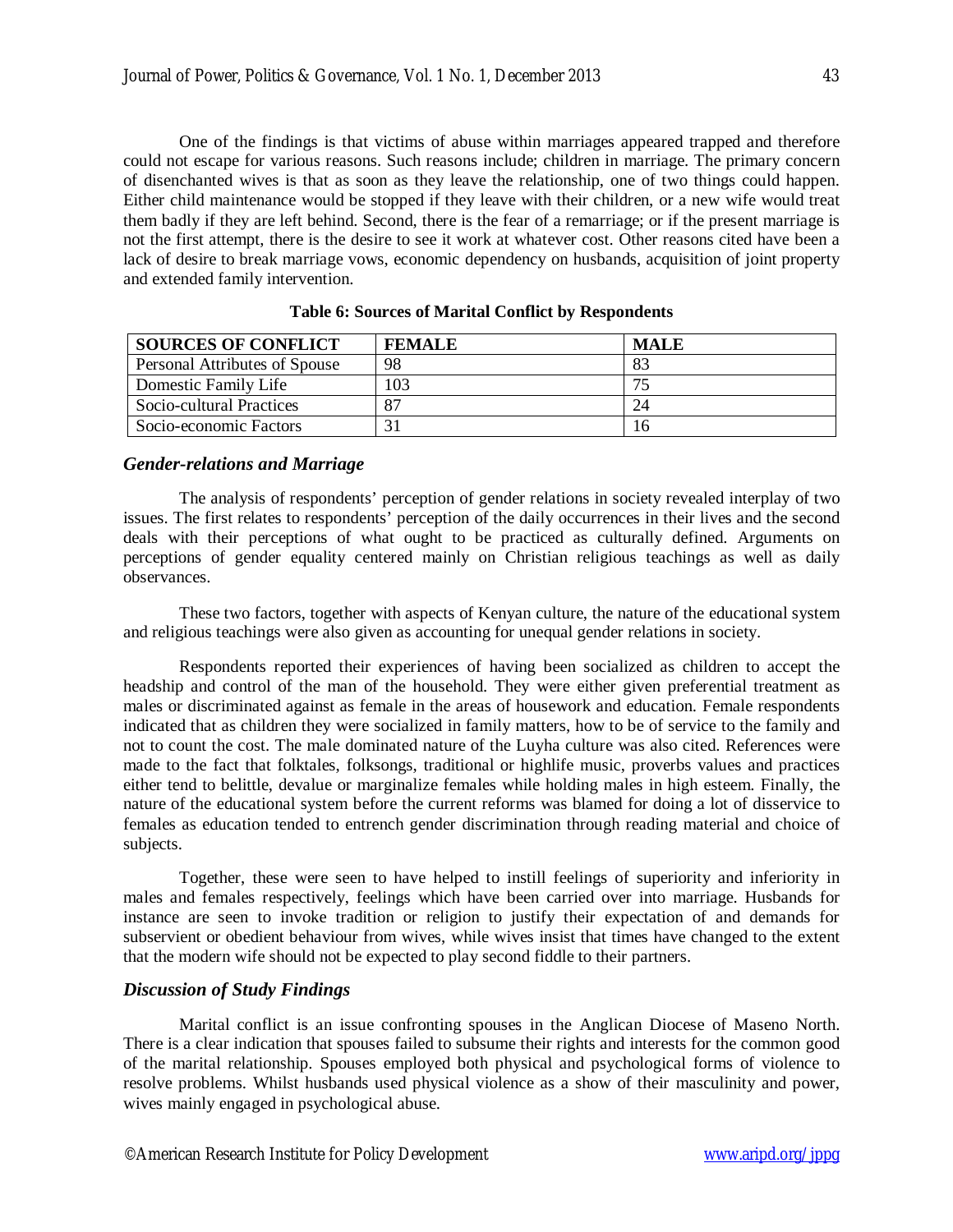Traditional stereotypes of men as providers and women as primary care givers are deeply rooted in the social consciousness. Hence expectations of husbands to be the sole sponsors of household expenditure have been used by wives as a yardstick to measure the performance of husbands. This supports Glenn's (1987) position that marital discord grows out of differences in socialization of spouses. Besides, the fact that wives expect husbands to help with childcare and domestic chores because they now find themselves in paid employment raises questions about responsibility for family and housework. These are expectations that challenge traditional role expectations and greatly have contributed to conflict in marriages (Scanzoni, 1987).

Gender relationships; instill feelings of superiority and inferiority in marriage to create discord and conflict. Thus husbands can take unilateral decisions on behalf of their families and physically 'punish' their wives if the latter complain. Gender ideologies and relations may well be seen as the foundation upon which social relations and by extension marital relations are constructed (FIDA Kenya, 2011).

## *Conclusions*

Traditional values and cultural practices have a great impact on marital discord within the study area. Perceptions of gender inequality in social life generally have been carried over into marriage such that husbands assume more power over wives in almost every aspect of marriage. Almost all spouses irrespective of gender go through some form of psychological abuse but it is only wives who are physically abused in conflict situations. Finally, spouses find it difficult to quit their conflict riddled marriages because there are concrete reasons that prevent them from leaving.

#### *References*

- Agency for Cooperation and Research in Development.*Violence against women in Africa: an imported agenda or a hidden reality?* 2011. http://www.acordinternational.org/silo/files/violence-againstwomen-in-africa.pdf
- Adedeji, A. *Comprehending and Mastering African Conflicts: The Search for Sustainable Peace and Good Governance*. London.: Zed Books, 1999.
- Atinmo, M. *"Sociocultural Implications of Wife Beating Among the Yoruba in Ibadan City, Nigeria."* In Felicia Oyekanmi (ed) *Men, Women and Violence.* Dakar: CODESRIA, 2000, 79-123.
- Benokraitis, M.V. (ed.) *Marriages and Families: Change, Choices and Constraints.* New Jersey: Prentice Hall, 1996.
- Bryman, A. "*Social Research Methods"*, Oxford: Oxford University Press, 2001.
- Bryman, A. "*Social Research Methods",* Edition 2, Oxford: Oxford University Press, 2004.
- Casely, D., and Kumar, K. *Research Design*.Blackwell,Cambridge.M.A,1988. *Constitution of Kenya.* (2010) (*http://www.cbs.go.ke)*
- Deng, L B. *The challenge of cultural, ethnic and religious diversity in peacebuilding and constitution making in post-conflict Sudan.* Civil Wars, 2005, Vol. 7(3).
- De Graft Johnson, K.E. '*Family Research: The Ghanaian Situation' In Ardayfio Schandorf. E(ed) Family and Development in Ghana.* Proceedings of International Training and Research Workshop held at the University of Ghana, Legon, Accra: Ghana Universities Press, 1994, 13-19.
- Engel, J. F., Blackwell, R. D. and Miniard, P. W. *Consumer Behavior*, New York: DreydenPress, 1993.
- Feree, M. *"Housework: Rethinking the costs and benefits" In I. Diamond (ed) Family, Politics and Public Policy: A Feminist Dialogue on Women and the State.* New York: Longman, 1983, 148-167.
- FIDA Kenya. *Prevalence of Gender Based Violence in Kenya,* 2011.
	- http://fidakenya.org/2011/01/prevalence-of-gender-based-violence-in-kenya/
- Folkman, S., & Lazarus, R. S. *If it changes it must be a process: A study of emotion and coping during three stages of a college examination*. Journal of Personality and Social Psychology, 1985, 150–170.
- Folkman, S., & Lazarus, R. S. *Manual for the Ways of Coping Questionnaire.* Palo Alto, CA: Consulting Psychologist Press, 1988.